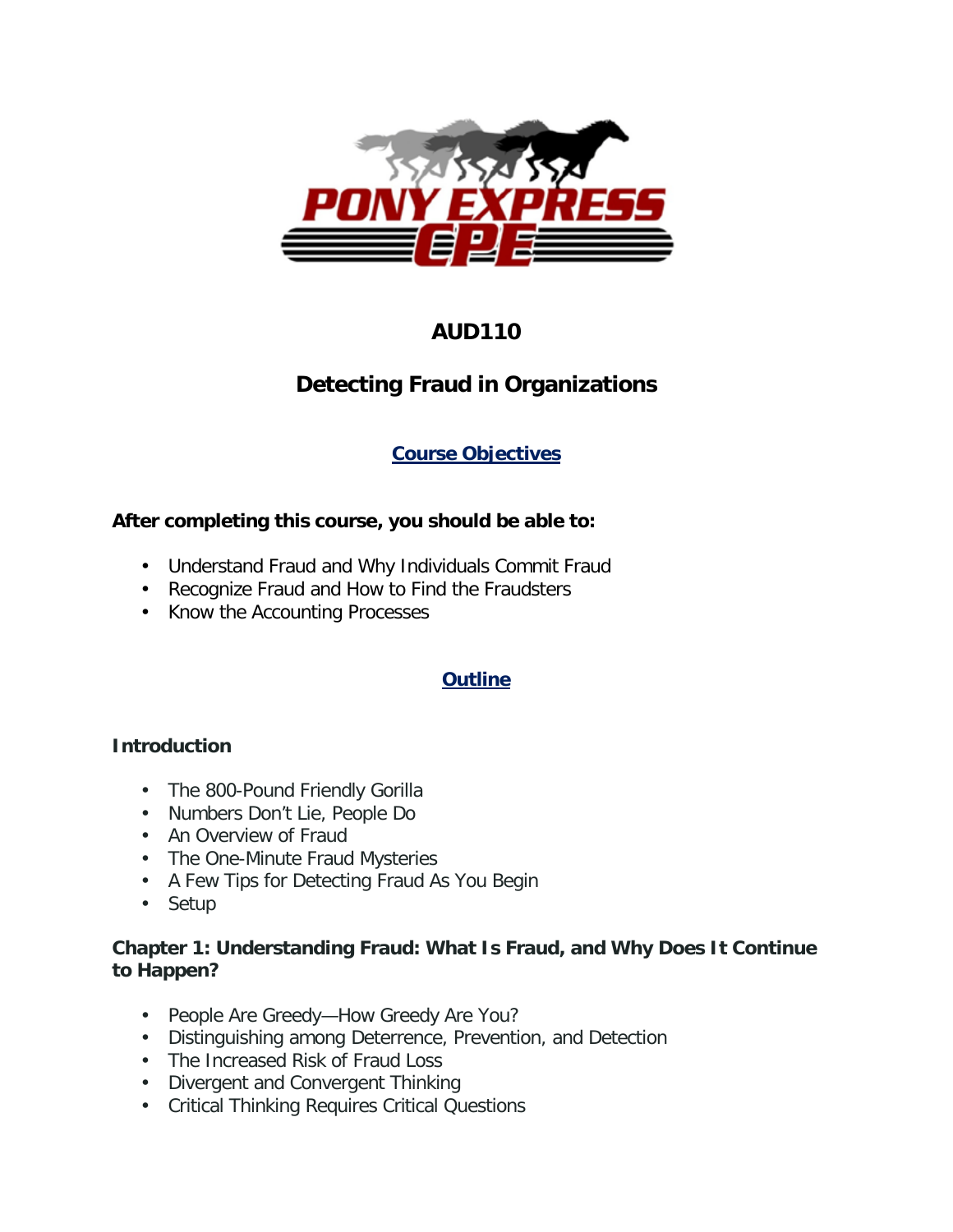- The Personality Traits of a Fraudster
- . The Moral Compass
- The Elements of Fraud: MIRD
- Fducation about Fraud
- Confusion about Responsibility
- Complexity

#### **Chapter 2: Fraud Detection Approaches**

- Why Doesn't Enhanced Legislative, Regulatory, and Professional Oversight Help to Prevent Fraud?
- Principles and Rules Alone Cannot Eliminate All Fraud
- A Real-World Perspective
- Getting a Handle on Transactions
- The 10 Forensically Accepted Generally
- Accepted Accounting Principle Assumptions

#### **Chapter 3: Deciding to Commit Fraud: What Is the "Something" That Coerces People to Cross the Line?**

- Do You Really Know What the People in Your Organization Are Thinking?
- The Four Generations and Motivation
- Pinpointing the Fraudster
- The Three Most Prevalent Types of Fraud
- An Accounting Creed
- . The Consequences of Fraud

#### **Chapter 4: How to Act Like a Fraudster: To Catch a Fraudster, You Need to Think Like One**

- The Six Ps of Successful Fraudsters
- The Characteristics of a Fraudster
- Fraudsters and Their Organizations

#### **Chapter 5: The Dynamics of Business: Everything Is Related—from People to Processes to Outside Influences**

- Control-Point Links and Accountability
- . The Layers of Trust
- Responsibility Chains
- A Failure in Management
- More Than the Bottom Line
- Outside Influences
- Organizational Failures